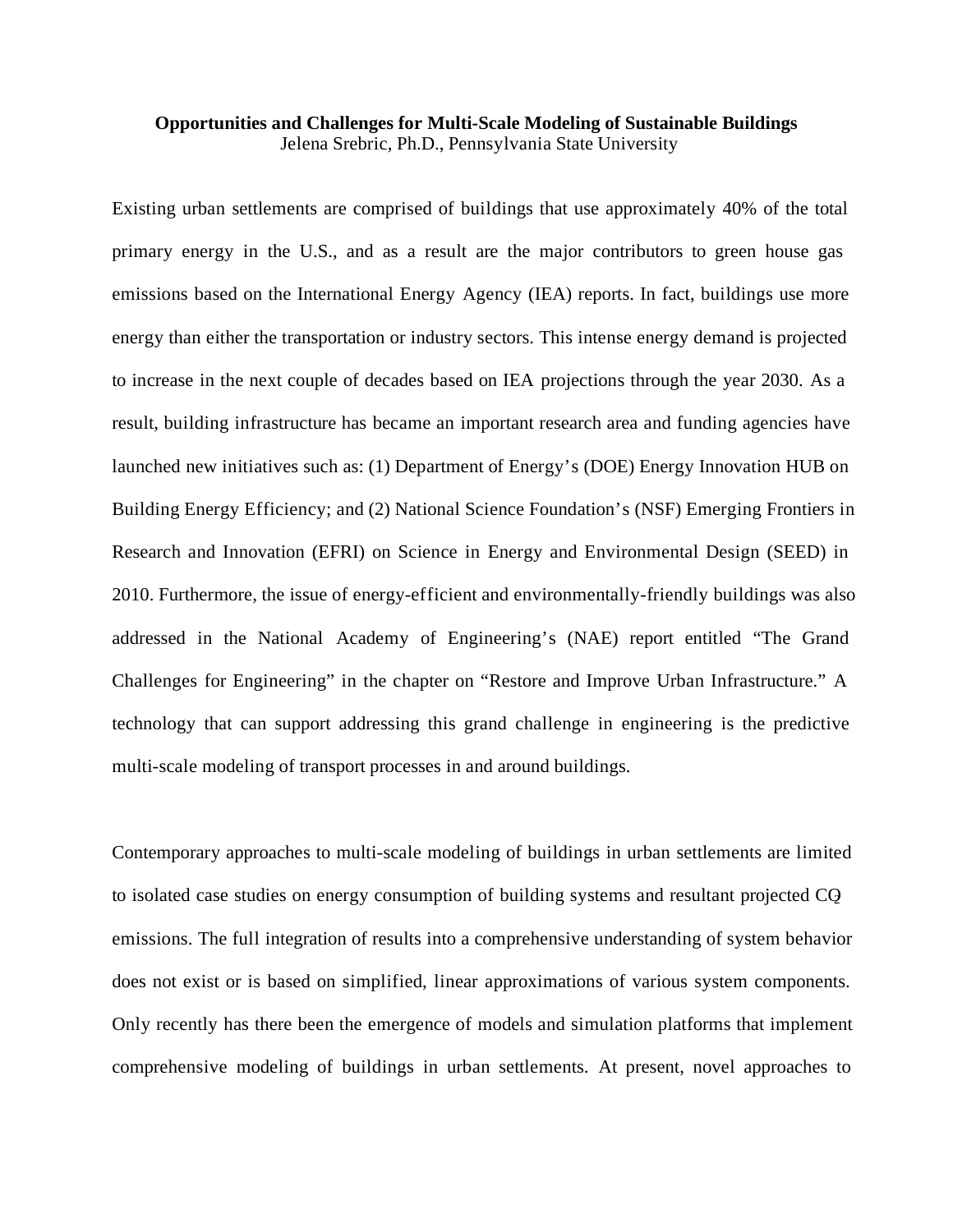addressing simulation challenges are derived from two disciplinary domains, each informed by their own respective fields of expertise:

- 1. Meteorologists and climatologists have introduced constraining anthropogenic sources in prognostic weather and climate models, to better understand urban heat islands, as well as outdoor air quality and contaminant dispersion in cities
- 2. Building scientists have explored weather and climate forcing for airflow, energy and contaminate simulations in and around buildings to understand building energy consumption, ventilation/infiltration, and contaminant dispersion

The connection among all of these disparate fields of study is the universal system of transport equations solved numerically for appropriate temporal and spatial scales. The solution of transport equations typically includes mass and momentum equations to solve the airflow field, while the addition of partial differential equations to represent scalars, such as temperature and contaminant concentrations, or solid phase for particles are problem specific. The required computational power to directly solve these partial differential equations is enormous. For example, the fastest petaflops super-computers allow up to approximately  $10^2$  grid resolution that is only sufficient to solve simple indoor airflows in a single room, where a typical Reynolds number is  $10<sup>5</sup>$ . Directly solving an outdoor airflow problem is impossible as Reynolds numbers are on the order of  $10^7$ . Therefore, the required grid resolution for a simple outdoor airflow problem would be close to  $10^{16}$ . As a compromise, building simulations have to be based on accurate physical models that can be successfully implemented and solved with the available computational power.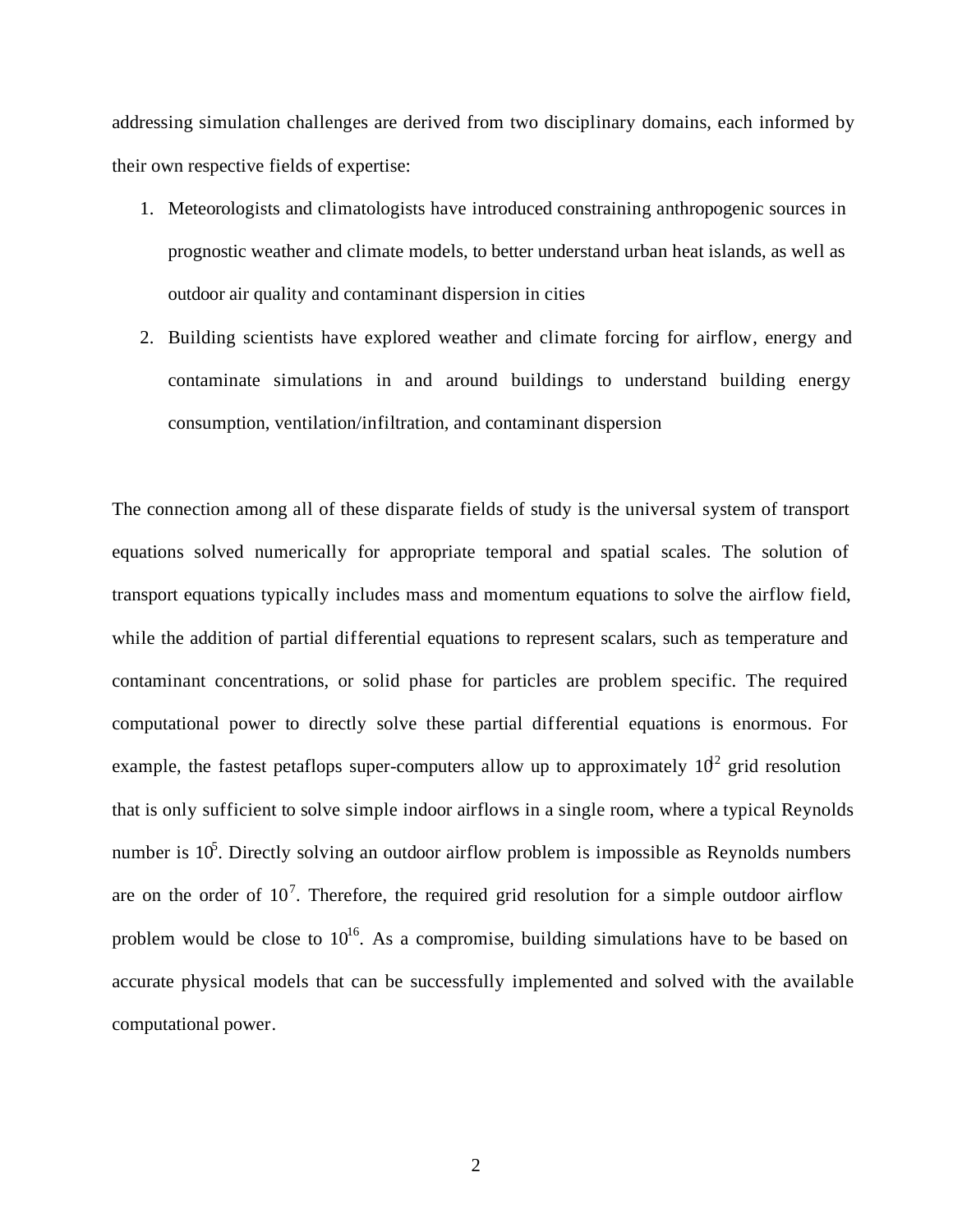For the past couple of decades, modeling of buildings was accomplished using several approximations that were quite important for understanding physical transport processes in and around buildings even as we are gaining access to unprecedented computational power. More recently, those models are being coupled in unifying simulation platforms and novel methods for leveraging different models are being discovered. For example, Multi-zone Modeling (MZ), Energy Simulations (ES), and Computational Fluid Dynamics (CFD) based on Reynolds Average Navier Stokes equations all have their strengths and weaknesses in modeling building transport processes. MZ can predict infiltration rates, bulk flow and contaminant transport; ES can predict building energy consumption; while CFD can predict detailed airflow, temperature and contaminant concentrations. For the same simulation domain of a single building, MZ typically requires seconds, ES takes minutes, and CFD needs hours to run a model on a PC. This is due to different levels of model complexity, which corresponds to the level of details that each model provides. No matter how simple or complex, each of these models has supported development of sustainable building solutions, such as natural and hybrid ventilation, advanced building enclosure materials and unconventional mechanical systems.

The initial approaches to sustainable building solutions have focused on simulation models of a single building and the environmental impacts at the occupancy and building scales based on past climatic conditions. This historic overlay was partially due to both the limited computational capacity and our limited understanding of driving transport processes for buildings. The simulations at the single building scale are now widely used even though there are still important issues to be resolved with the accuracy of these models. Contemporary work is focused on improving the accuracy of existing single building models via*n situ* validation studies and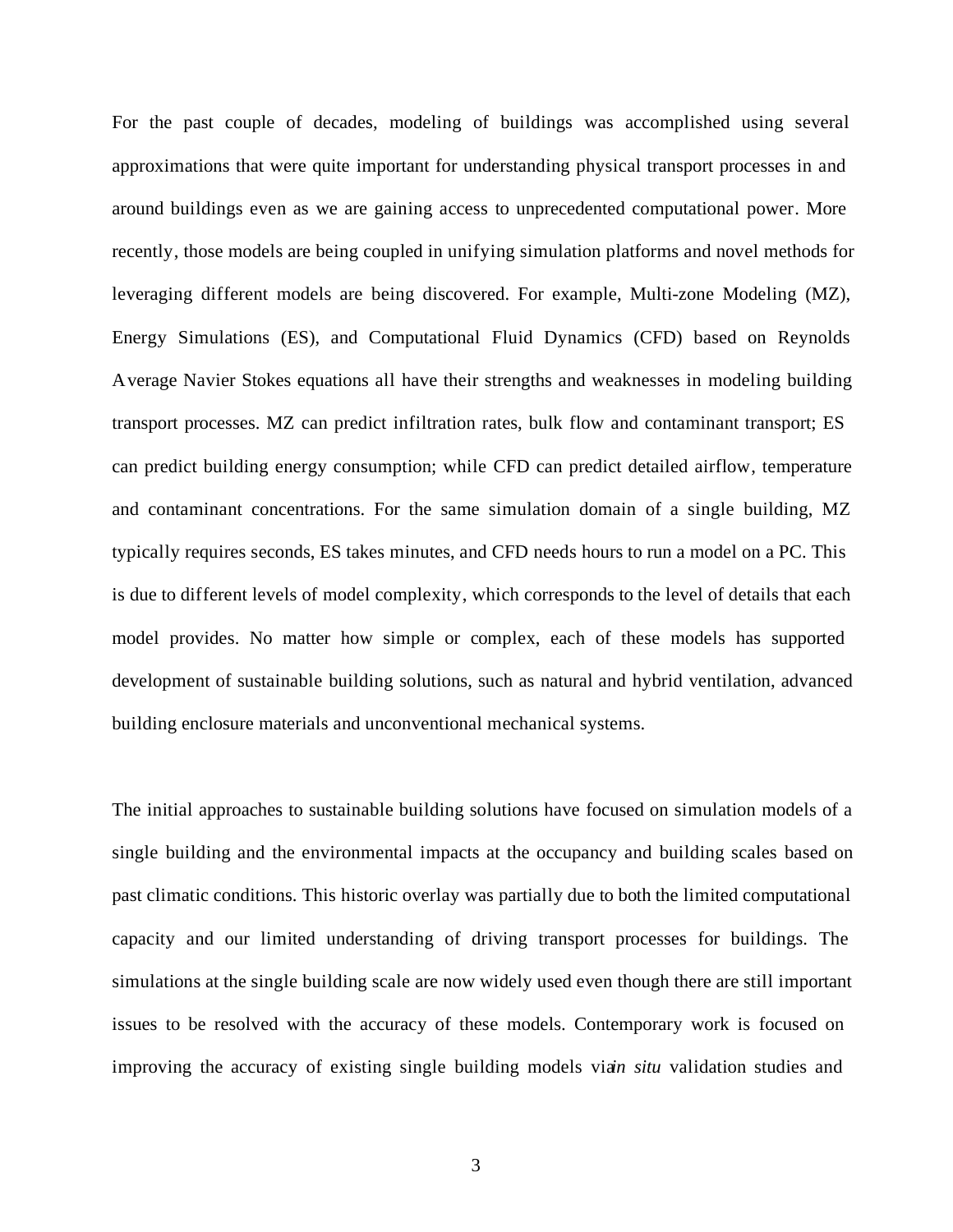assimilation of *in situ* measured data into simulation platforms. Energy simulation models can produce results that closely track measured data or can produce errors as large as an order of magnitude when compared to the actual building energy consumption. During recent validation efforts, it was found that the one of the largest sources of error in physical models was due to modulating factors driven by human behavior. Those factors include building systems management and maintenance, occupancy rates, and how occupant use building systems. In our recent study, we have also found that human behavior factors can become insignificant for building energy consumption when the outdoor and indoor air temperatures are very different, such as during typical winter days in the north east US. Overall, as our understanding of physical transport processes and their modulating factors improve, so should model accuracy.

In the next couple of decades, it is expected that with ever increasing numbers of buildings and renovations of existing structures, the impact on augmenting local micro-climates will be on the order of  $10<sup>3</sup>$  meter radius, which will also amplify large scale transport processes in the boundary layer and lower troposphere. Therefore, buildings should not be simulated based on past climatic conditions and sustainable building design concepts have to be conceptualized on much larger spatial and temporal scales than the comparatively miniscule footprint of a single building and its associated annual energy consumption. This presents a unique opportunity for unprecedented synthesis of simulation models from meteorology and engineering, where a range of scales encapsulating relevant processes should be integrated, including: (1) mesoscale predictions at a scale of ~10<sup>5</sup> m; (2) weather forecasting (~10<sup>3</sup> m); (3) microscale outdoor transport processes  $(-10^0$  m); and (4) indoor transport processes  $(-10^{-1}$  m). The range of relevant spatial and temporal scales is substantial, but this challenge represents a profound opportunity for